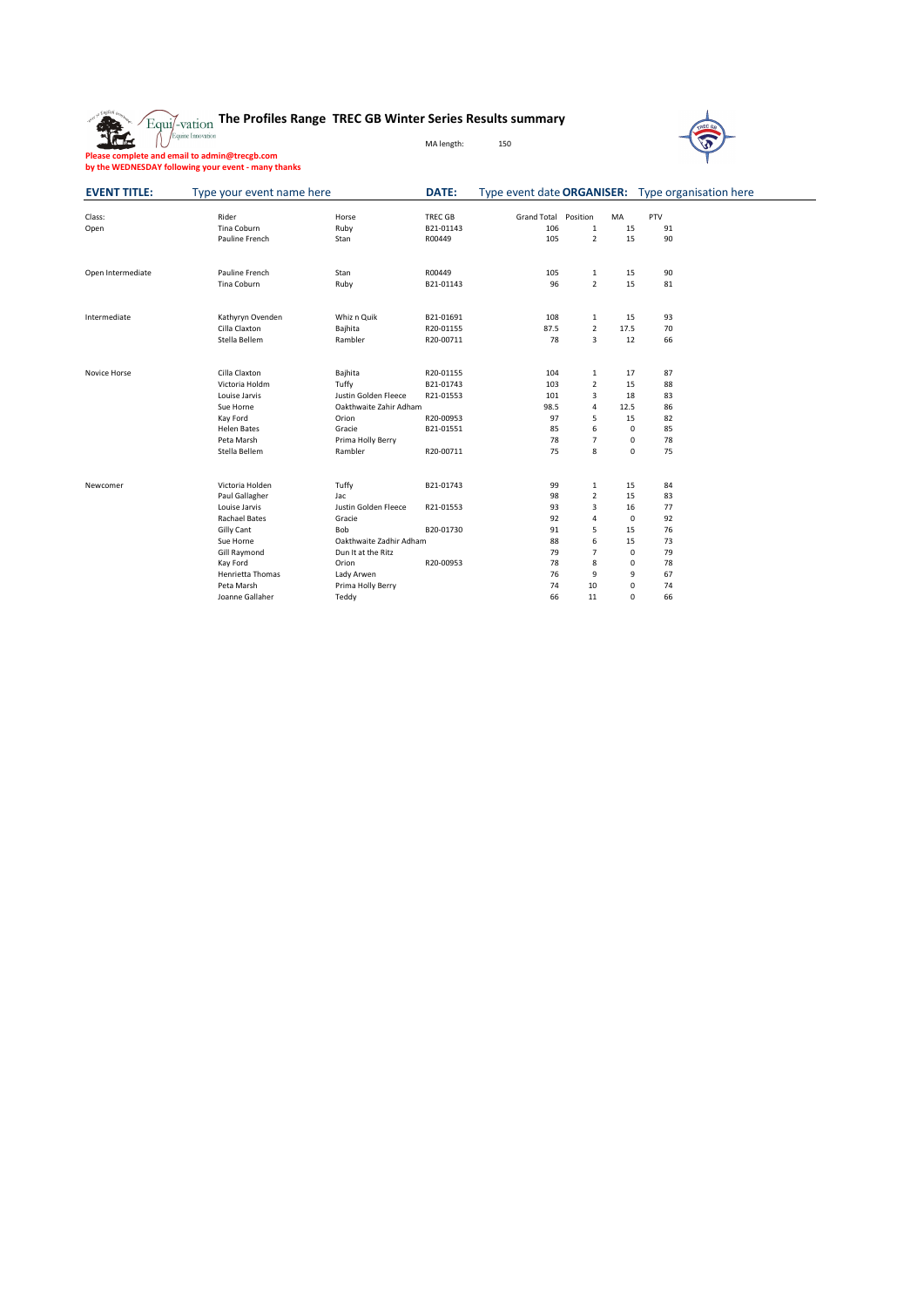| <b>CALLES</b>       | Equil-vation<br>Equine Innovation | The Profiles Range TREC GB Winter Series Class summary |             |                |                                     |                                       |           |                         |                            |                              |           |                                    |                           |
|---------------------|-----------------------------------|--------------------------------------------------------|-------------|----------------|-------------------------------------|---------------------------------------|-----------|-------------------------|----------------------------|------------------------------|-----------|------------------------------------|---------------------------|
| <b>EVENT TITLE:</b> | <b>Bodiam Winter Series TREC</b>  |                                                        | <b>DATE</b> |                | 20/11/2021 ORGANISER:               |                                       |           |                         |                            | <b>South East TREC Group</b> |           |                                    |                           |
| <b>Class:</b>       | <b>Open</b>                       |                                                        |             |                |                                     |                                       |           |                         |                            |                              |           |                                    |                           |
| <b>RIDER</b>        | <b>TREC GB NO</b>                 | <b>Songle your Songle</b><br>HORSE (very important)    | Robe Gate   | S.bend<br>JUMP | Bramble Tangle<br>Teardrop<br>Weave | $\phi_{\dot{r}_{\dot{C}\dot{\zeta}}}$ | Rein Back | Deductions for circling | <b>PTV</b><br><b>TOTAL</b> | CANTEP<br>WALK               | <b>MA</b> | <b>GRAND</b><br><b>TOTAL TOTAL</b> | $\mathbf{c}^{\mathbf{C}}$ |
| Tina Coburn         | B21-01143                         | Ruby                                                   |             |                | 10                                  |                                       | 10        | 10                      | 91                         |                              |           | 106                                |                           |
| Pauline French      | R00449                            | Stan                                                   | 10          |                | 10 <sub>l</sub>                     |                                       |           |                         | 90                         | 15                           |           | 105<br>15 <sup>1</sup>             |                           |



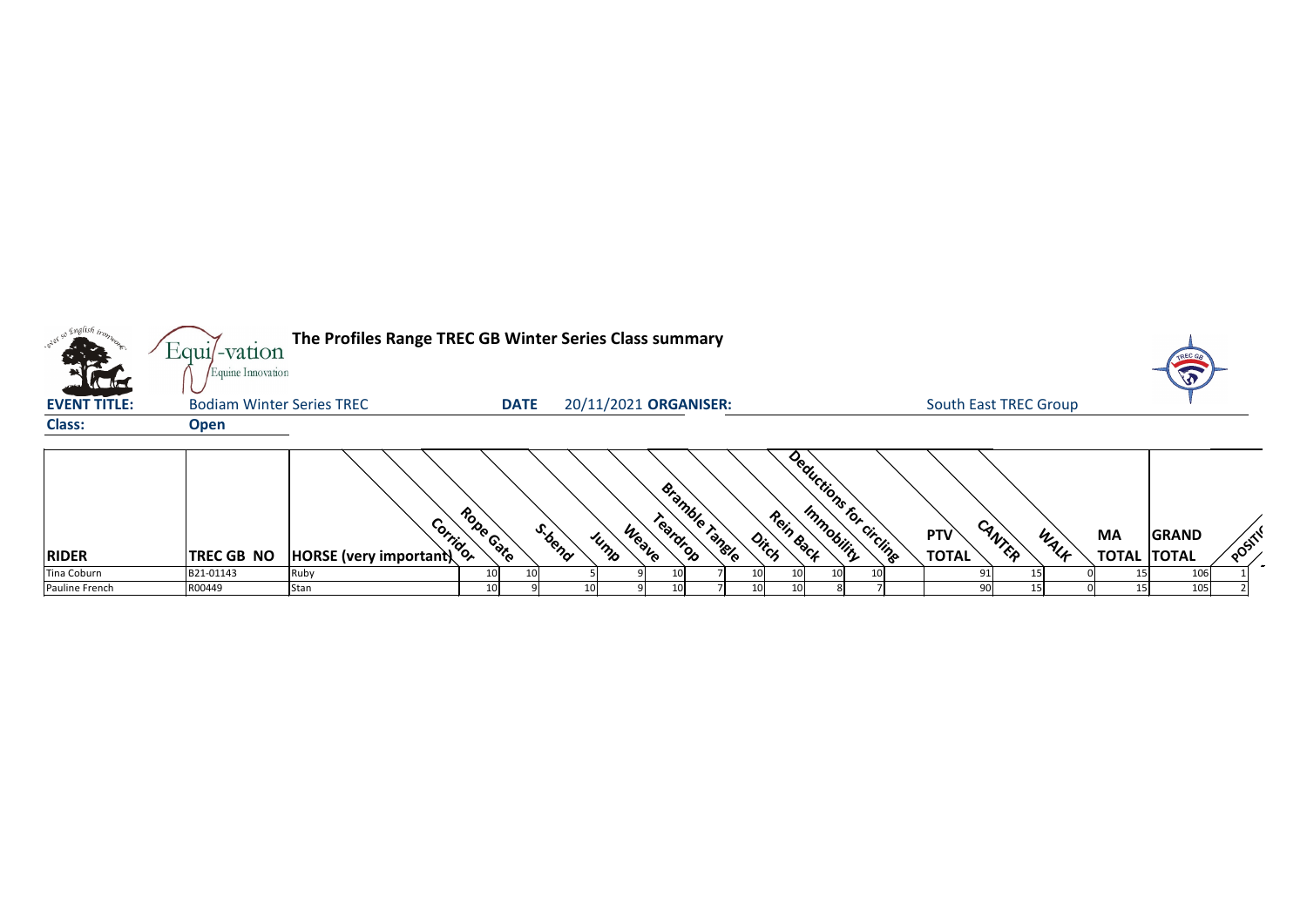

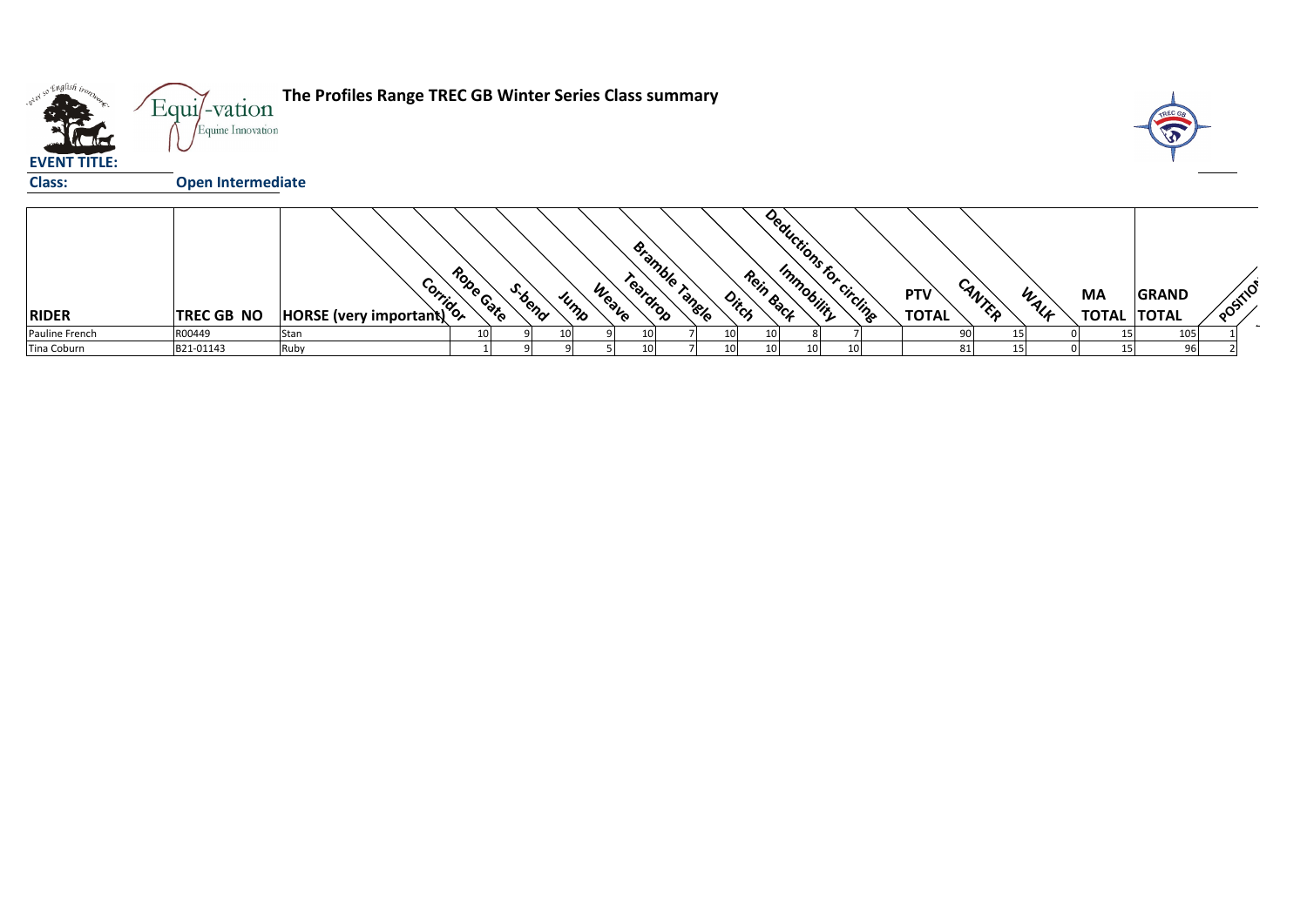| <b>Kathara</b>      | Equi/-vation<br>Equine Innovation | The Profiles Range TREC GB Winter Series Class summary    |           |              |                       |                            |                                 |           |                         |                            |                              |             | TREC GA                            |                            |
|---------------------|-----------------------------------|-----------------------------------------------------------|-----------|--------------|-----------------------|----------------------------|---------------------------------|-----------|-------------------------|----------------------------|------------------------------|-------------|------------------------------------|----------------------------|
| <b>EVENT TITLE:</b> | <b>Bodiam Winter Series TREC</b>  |                                                           |           | <b>DATE:</b> | 20/11/2021 ORGANISER: |                            |                                 |           |                         |                            | <b>South East TREC Group</b> |             |                                    |                            |
| <b>Class:</b>       | Intermediate                      |                                                           |           |              |                       |                            |                                 |           |                         |                            |                              |             |                                    |                            |
| <b>RIDER</b>        | <b>TREC GB NO</b>                 | <b>Computer</b><br>HORSE (very important) <b>Computer</b> | Robe Gate | S.bend       | Weave<br>JUMP         | Bramble Tangle<br>Teardrop | $o_{i_{\zeta_{\zeta}}^{\cdot}}$ | Rein Back | Deductions for circling | <b>PTV</b><br><b>TOTAL</b> | CANTER<br>WALK               | <b>MA</b>   | <b>GRAND</b><br><b>TOTAL TOTAL</b> | $\mathcal{S}_{\mathbf{Q}}$ |
| Kathyryn Ovenden    | B21-01691                         | Whiz n Quik                                               |           |              |                       | 10 <sup>1</sup><br>10      |                                 | 10        |                         | 93                         | 15                           |             | 108                                |                            |
| Cilla Claxton       | R20-01155                         | Bajhita                                                   |           |              |                       |                            |                                 |           | 10                      | 70                         |                              | 17.5<br>2.5 | 87.5                               |                            |
| Stella Bellem       | R20-00711                         | Rambler                                                   |           |              |                       |                            |                                 |           |                         | 66                         |                              | 12          | 78                                 |                            |
| Kem Leney (Retired) | R19-01472                         | Princess                                                  |           |              |                       |                            |                                 |           |                         |                            |                              |             |                                    |                            |



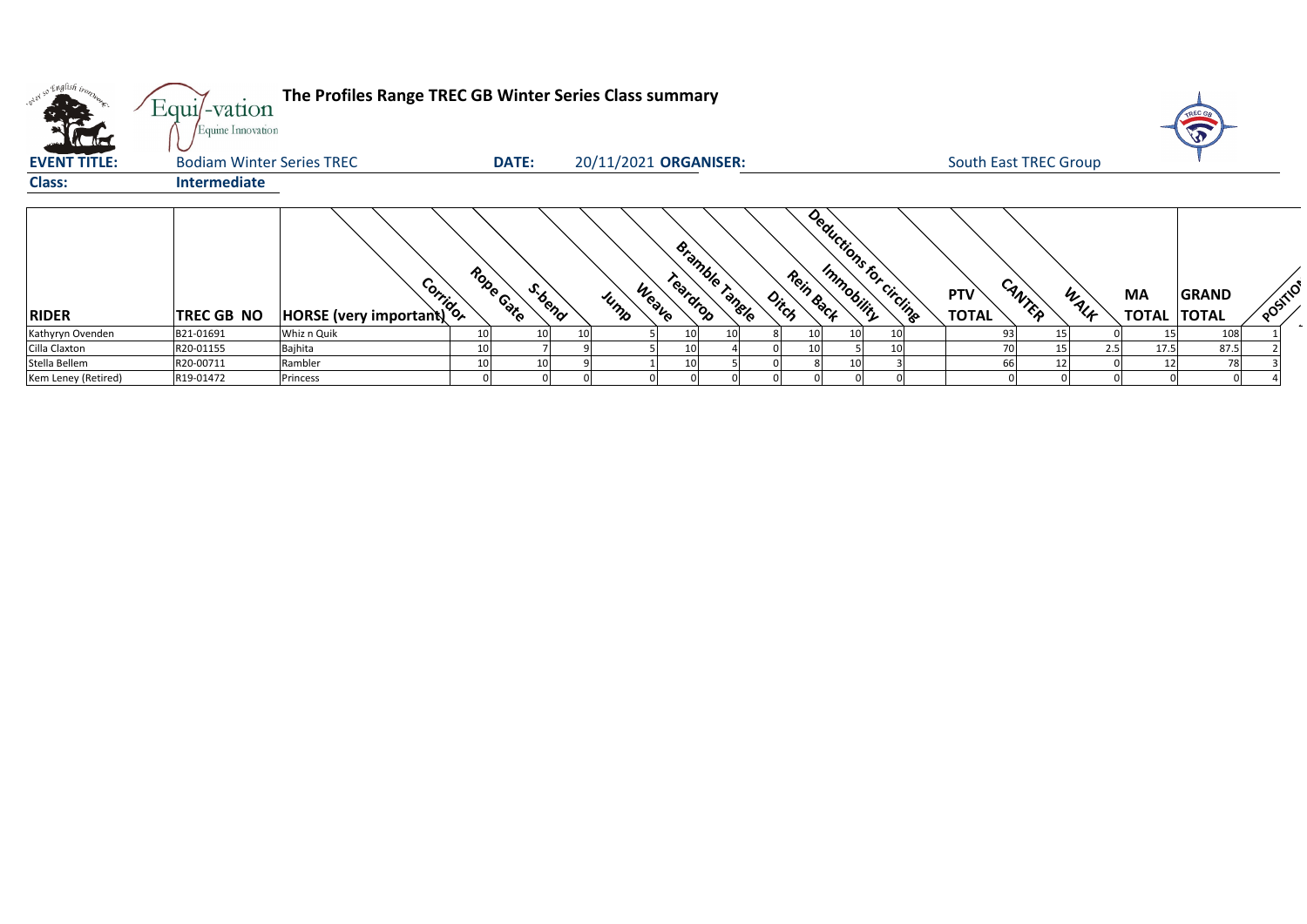| where so English ino.<br><b>EVENT TITLE:</b> | Equi/-vation<br>Equine Innovation<br><b>Bodiam Winter Series TREC</b> | The Profiles Range TREC GB Winter Series Class summary | <b>DATE:</b> |        |               | 20/11/2021 ORGANISER:      |                 |                    |                         |    | <b>South East TREC Group</b> |        |      |                                  | TREC GR<br>E |          |
|----------------------------------------------|-----------------------------------------------------------------------|--------------------------------------------------------|--------------|--------|---------------|----------------------------|-----------------|--------------------|-------------------------|----|------------------------------|--------|------|----------------------------------|--------------|----------|
| <b>Class:</b>                                | <b>Novice Horse</b>                                                   |                                                        |              |        |               |                            |                 |                    |                         |    |                              |        |      |                                  |              |          |
| <b>RIDER</b>                                 | TREC GB NO                                                            | Corridor<br><b>HORSE</b> (very important)              | Robe Gate    | S.bend | Weave<br>Jump | Bramble Tangle<br>Teardrop |                 | Rein Back<br>Dirch | Deductions for circling |    | <b>PTV</b><br><b>TOTAL</b>   | CANTER | WALK | <b>MA</b><br><b>TOTAL  TOTAL</b> | <b>GRAND</b> | POSITION |
| Cilla Claxton                                | R20-01155                                                             | Bajhita                                                |              |        |               | 10                         | 10              | 10 <sup>1</sup>    |                         |    | 87                           |        |      | 17                               | 104          |          |
| Victoria Holdm                               | B21-01743                                                             | Tuffy                                                  |              |        | 10            |                            | 10              |                    |                         | 10 | 88                           |        |      | 15                               | 103          |          |
| Louise Jarvis                                | R21-01553                                                             | Justin Golden Fleece                                   |              |        |               | 10                         | 10              |                    |                         | 10 | 83                           | 15     |      | 18                               | 101          |          |
| Sue Horne                                    |                                                                       | Oakthwaite Zahir Adham                                 |              |        |               | 10                         | 10              |                    |                         | 10 | 86                           | 12.5   |      | 12.5                             | 98.5         |          |
| Kay Ford                                     | R20-00953                                                             | Orion                                                  |              |        |               | 10                         | 10              | 10                 |                         | 10 | 82                           | 15     |      | 15                               | 97           |          |
| <b>Helen Bates</b>                           | B21-01551                                                             | Gracie                                                 |              |        |               | 10                         | 10              | 10                 |                         | 10 | 85                           |        |      |                                  | 85           |          |
| Peta Marsh                                   |                                                                       | Prima Holly Berry                                      |              |        | 10            | 10                         | 10              |                    |                         | 10 | 78                           |        |      |                                  | 78           |          |
| Stella Bellem                                | R20-00711                                                             | Rambler                                                |              |        |               | 10                         | 10 <sup>1</sup> |                    |                         | 10 | 75                           |        |      |                                  | 75           |          |

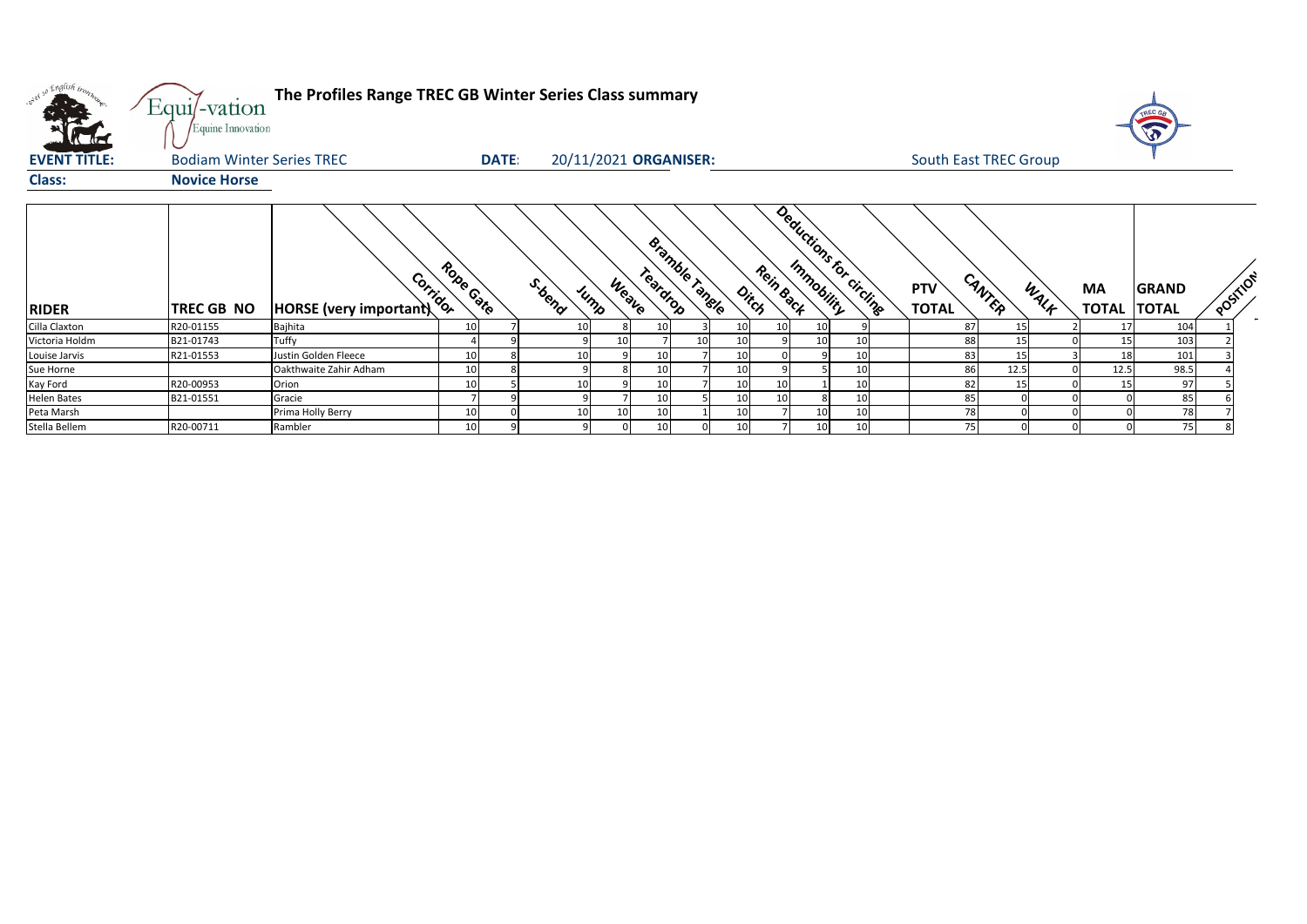| <b>PTV</b>   | CANTER | WALF | <b>MA</b>    | <b>GRAND</b> |                         | POSTTON |
|--------------|--------|------|--------------|--------------|-------------------------|---------|
| <b>TOTAL</b> |        |      | <b>TOTAL</b> | <b>TOTAL</b> |                         |         |
| 84           | 15     | 0    | 15           | 99           | 1                       |         |
| 83           | 15     | 0    | 15           | 98           | $\overline{\mathbf{c}}$ |         |
| 77           | 15     | 1    | 16           | 93           | 3                       |         |
| 92           | 0      | 0    | 0            | 92           | 4                       |         |
| 76           | 0      | 0    | 15           | 91           | 5                       |         |
| 73           | 15     | 0    | 15           | 88           | 6                       |         |
| 79           | 0      | 0    | 0            | 79           | 7                       |         |
| 78           | 0      | 0    | 0            | 78           | 8                       |         |
| 67           | 9      | 0    | 9            | 76           | 9                       |         |
| 74           | 0      | 0    | 0            | 74           | 10                      |         |
| 66           | 0      | 0    | 0            | 66           | 11                      |         |

| onel so English iron, | Equi/-vation<br>Equine Innovation | The Profiles Range TREC GB Winter Series Class summary |           |              |                 |       |                            |    |    |                                   |    |                          |                            |        |      |                           |                              |               |
|-----------------------|-----------------------------------|--------------------------------------------------------|-----------|--------------|-----------------|-------|----------------------------|----|----|-----------------------------------|----|--------------------------|----------------------------|--------|------|---------------------------|------------------------------|---------------|
| <b>EVENT TITLE:</b>   | <b>Bodiam Winter Series TREC</b>  |                                                        |           | <b>DATE:</b> |                 |       | 20/11/2021 ORGANISER:      |    |    |                                   |    |                          | South East TREC Group      |        |      |                           |                              |               |
| <b>Class:</b>         | <b>Newcomer</b>                   |                                                        |           |              |                 |       |                            |    |    |                                   |    |                          |                            |        |      |                           |                              |               |
| <b>RIDER</b>          | <b>TREC GB NO</b>                 | Corridor<br><b>HORSE</b> (very important)              | Robe Gate |              | S. bend<br>Jump | Weave | Bramble Tangle<br>Teardrop |    |    | Rein Back<br>$o_{i\zeta_{\beta}}$ |    | Deductions for circlinge | <b>PTV</b><br><b>TOTAL</b> | CANTER | WALK | <b>MA</b><br><b>TOTAL</b> | <b>GRAND</b><br><b>TOTAL</b> | $\mathcal{S}$ |
| Victoria Holden       | B21-01743                         | Tuffy                                                  |           | 10           |                 | 10    | 10                         |    | 10 |                                   | 10 | 10                       | 84                         | 15     |      | 15 <sub>l</sub>           | 99                           |               |
| Paul Gallagher        |                                   | Jac                                                    |           | 10           |                 |       |                            |    | 10 | 10                                | 10 | 10                       | 83                         | 15     |      | 15                        | 98                           |               |
| Louise Jarvis         | R21-01553                         | Justin Golden Fleece                                   | 10        |              | 10              |       | 10                         |    | 10 |                                   | 10 | $\Delta$                 | 77                         | 15     |      | 16                        | 93                           |               |
| <b>Rachael Bates</b>  |                                   | Gracie                                                 | 10        |              |                 | 10    | 10                         |    | 10 | 10                                | 10 | 10                       | 92                         |        |      |                           | 92                           |               |
| <b>Gilly Cant</b>     | B20-01730                         | <b>Bob</b>                                             | 10        | 10           |                 |       | 10                         |    | 10 | 10                                |    | 10                       | 76                         |        |      | 15                        | 91                           |               |
| Sue Horne             |                                   | Oakthwaite Zadhir Adham                                |           |              |                 |       | 10                         |    | 10 |                                   |    | 10                       | 73                         | 15     |      | 15                        | 88                           |               |
| Gill Raymond          |                                   | Dun It at the Ritz                                     |           | 10           |                 |       |                            | 10 |    | 10                                | 10 | 10                       | 79                         |        |      | $\Omega$                  | 79                           |               |
| Kay Ford              | R20-00953                         | Orion                                                  | 10        |              | 10              |       | 10                         |    | 10 | 10                                |    | 10                       | 78                         |        |      |                           | 78                           |               |
| Henrietta Thomas      |                                   | Lady Arwen                                             |           |              |                 |       | 10                         |    | 10 | 10                                | 9  | 10                       | 67                         |        |      | 9                         | 76                           |               |
| Peta Marsh            |                                   | Prima Holly Berry                                      | 10        |              | 10              |       | 10                         |    | 10 |                                   | 10 | 10                       | 74                         |        |      |                           | 74                           | 10            |
| Joanne Gallaher       |                                   |                                                        |           |              |                 |       |                            |    |    |                                   |    |                          |                            |        |      |                           | 66                           | 11            |

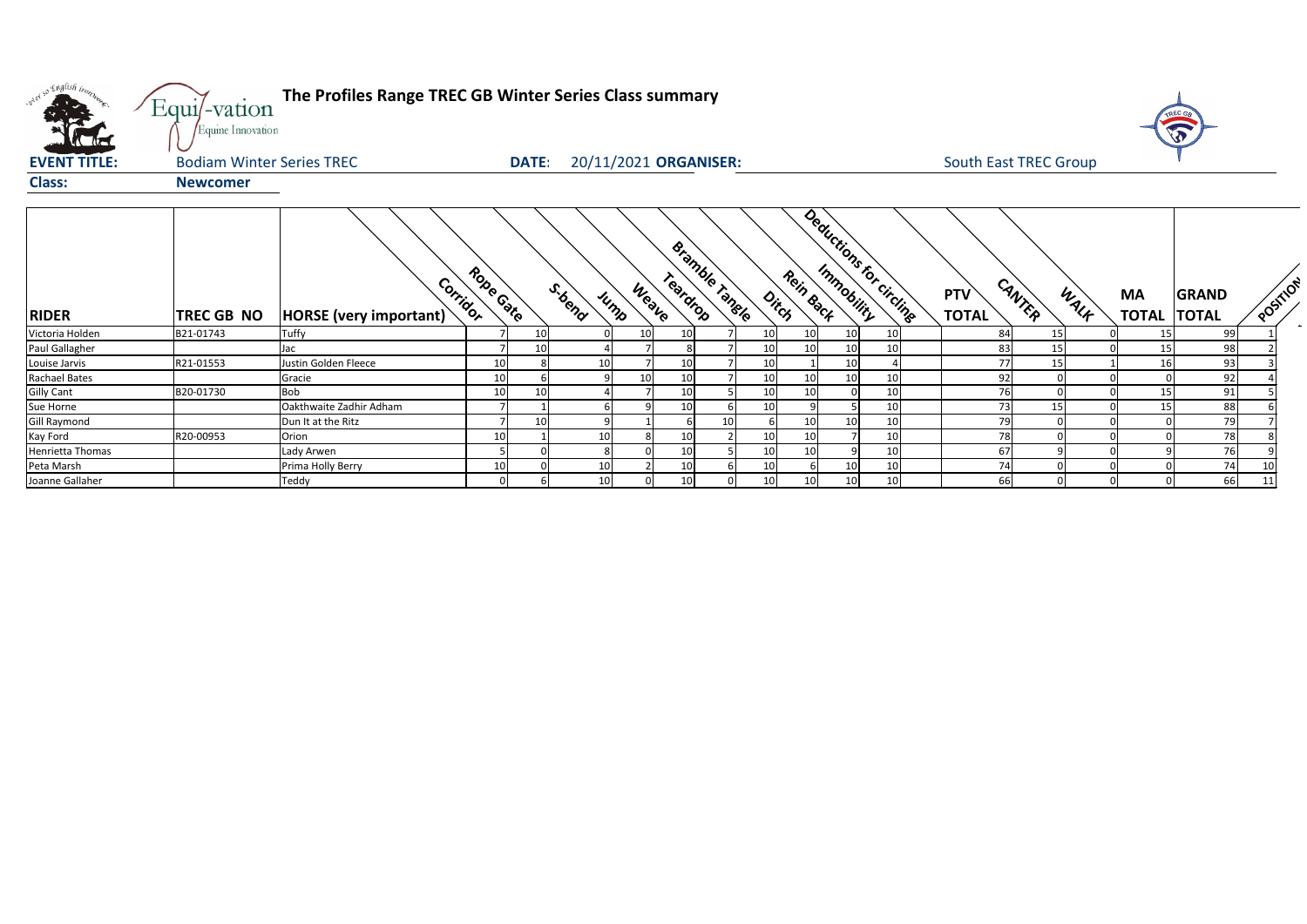

# **TREC GB Winter Series Class summary**

| <b>EVENT TITLE:</b> | <b>Bodiam Winter Series TREC</b> |                               |                       | <b>DATE</b> |          |               |                 | 20/11/2021 ORGANISER: |                         |           |                 |                         | <b>South East TREC Group</b> |        |      |                           |                              |         |
|---------------------|----------------------------------|-------------------------------|-----------------------|-------------|----------|---------------|-----------------|-----------------------|-------------------------|-----------|-----------------|-------------------------|------------------------------|--------|------|---------------------------|------------------------------|---------|
| <b>Class:</b>       | <b>In Hand</b>                   |                               |                       |             |          |               |                 |                       |                         |           |                 |                         |                              |        |      |                           |                              |         |
| <b>RIDER</b>        | <b>TREC GB NO</b>                | <b>HORSE</b> (very important) | Robe Gate<br>Corridor |             | S. toend | Weave<br>Jump | Teardrop        | Bramble Tangle        | $\phi_{i\zeta_{\beta}}$ | Rein Back |                 | Deductions for circling | <b>PTV</b><br><b>TOTAL</b>   | CANTER | WALF | <b>MA</b><br><b>TOTAL</b> | <b>GRAND</b><br><b>TOTAL</b> | POSTIOT |
| Louise Jarvis       | R21-01553                        | Dunwell Limerick              |                       |             | 10       | 10            | 10 <sub>l</sub> |                       |                         |           | 10              |                         | 84                           |        |      |                           | 84                           |         |
| Lydia Burke         |                                  | <b>Betty</b>                  |                       |             | 10       |               | 10 <sup>1</sup> |                       | 10I                     |           | 10 <sup>1</sup> |                         | 80                           |        |      |                           | 80                           |         |
| Stella Bellem       | R20-00711                        | Caitlyn                       |                       |             | 10       |               | 10 <sup>1</sup> |                       |                         |           |                 |                         |                              |        |      |                           | 76                           |         |
| Kathryn Carter      |                                  | Alaska                        |                       |             | 10       |               | 10 <sup>1</sup> |                       |                         |           | 10 <sup>1</sup> |                         | 76                           |        |      |                           | 761                          |         |
| Kay Ford            | R20-00953                        | Petey                         |                       |             |          |               |                 |                       |                         |           | 10              |                         | 71                           |        |      |                           | 71                           |         |
| Angela Hopper       |                                  | Ava                           |                       |             |          |               | 10 <sup>1</sup> |                       | 10I                     |           |                 |                         | 60                           |        |      |                           | 60                           |         |
| Carla Dauncey       |                                  | Jammie Dodger                 |                       |             |          |               |                 |                       |                         |           |                 |                         | 60                           |        |      |                           | 60                           |         |
| Jenny Lee           |                                  | Blue                          |                       |             |          |               |                 |                       |                         |           |                 |                         | 59                           |        |      |                           | 59                           |         |

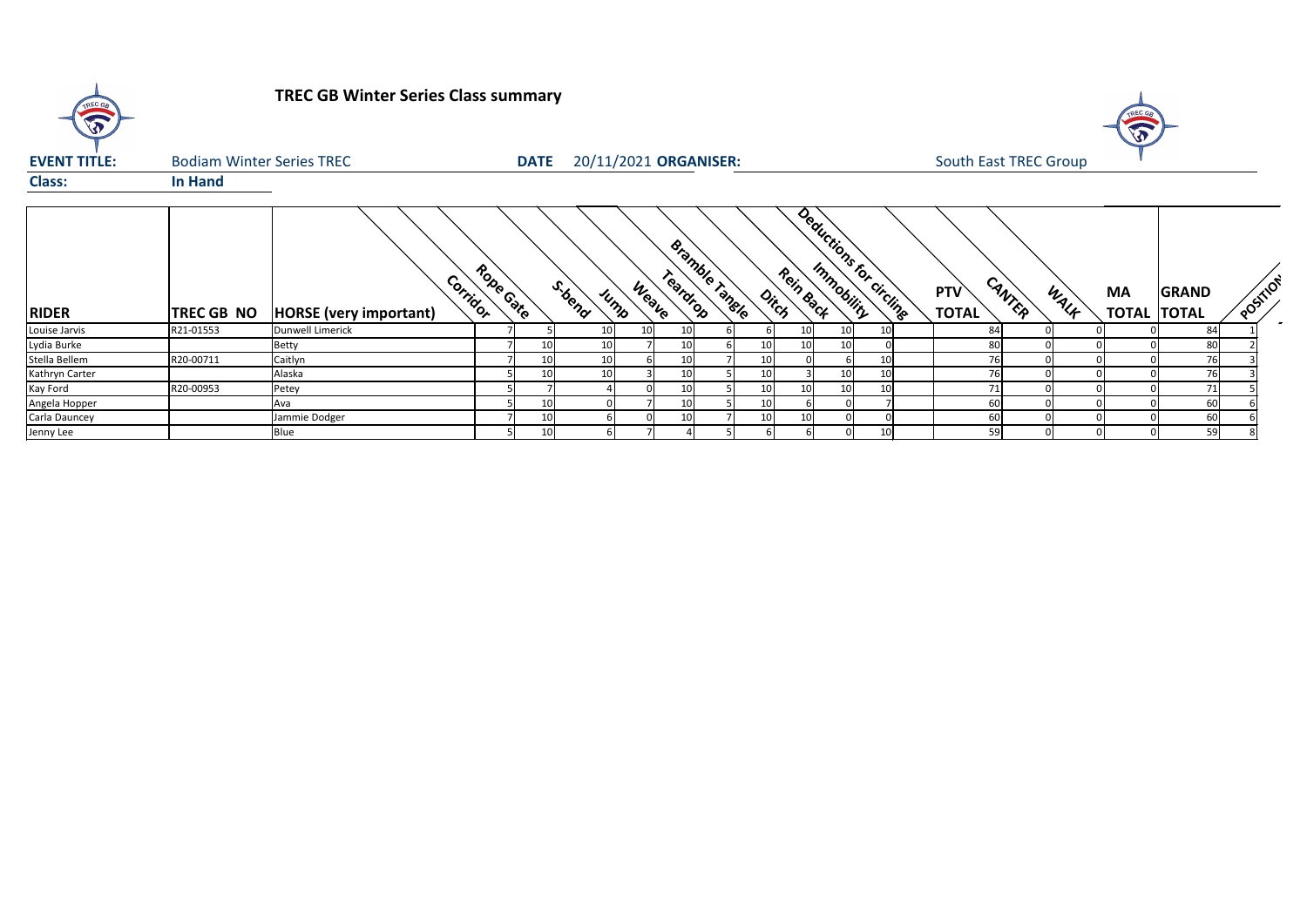

## **TREC GB Winter Series Class summary**

| <b>EVENT TITLE:</b>  | <b>Bodiam Winter Series TREC</b> | 20/11/2021 ORGANISER:<br><b>DATE:</b>     |           |                |       |                            |  | <b>South East TREC Group</b>                  |                         |                 |                                      |      |                           |                              |          |
|----------------------|----------------------------------|-------------------------------------------|-----------|----------------|-------|----------------------------|--|-----------------------------------------------|-------------------------|-----------------|--------------------------------------|------|---------------------------|------------------------------|----------|
| <b>Class:</b>        | <b>Starter</b>                   |                                           |           |                |       |                            |  |                                               |                         |                 |                                      |      |                           |                              |          |
| <b>RIDER</b>         | <b>TREC GB NO</b>                | Corridor<br><b>HORSE</b> (very important) | Robe Gate | S.bend<br>Jump | Weave | Bramble Tangle<br>Teardrop |  | Rein Back<br>$\phi_{\dot{r}_{\dot{C}\dot{b}}$ | Deductions for circling |                 | CANTER<br><b>PTV</b><br><b>TOTAL</b> | WALK | <b>MA</b><br><b>TOTAL</b> | <b>GRAND</b><br><b>TOTAL</b> | POSITION |
| Lydia Burke          |                                  | <b>Betty</b>                              |           | 10             |       | 10                         |  | 10                                            |                         | 10              | 78                                   |      |                           | 78                           |          |
| <b>Helen Bates</b>   |                                  | Gracie                                    |           |                |       | 10                         |  | 10                                            |                         | 10              | 72                                   |      |                           | 72                           |          |
| <b>Rachael Bates</b> |                                  | Gracie                                    |           |                |       |                            |  |                                               |                         | 10              | 72                                   |      |                           | 72                           |          |
| Joanne Gallagher     |                                  | Teddy                                     | 10        |                |       |                            |  |                                               |                         | 10              | 69                                   |      |                           | 69                           |          |
| Jenny Lee            |                                  | Blue                                      |           |                |       |                            |  |                                               |                         | 10 <sub>1</sub> | 68                                   |      |                           | 68                           |          |
| <b>Gill Raymond</b>  |                                  | Dun It at the Ritz                        | 10        |                |       |                            |  |                                               |                         | 10              | 61                                   |      |                           | 61                           |          |
| Paul Gallagher       |                                  | Jac                                       | 10        |                |       |                            |  |                                               |                         |                 | 58                                   |      |                           | 58                           |          |
| Kathryn Carter       |                                  | Alaska                                    |           |                |       |                            |  |                                               |                         | 10              | 57                                   |      |                           | 57                           |          |
| Angela Hopper        |                                  | Ava                                       |           |                |       |                            |  | 10                                            |                         |                 | 50                                   |      |                           | 50                           |          |
| Carla Dauncey        |                                  | Jammie Dodger                             |           |                |       |                            |  |                                               |                         |                 | 43                                   |      |                           | 43                           |          |